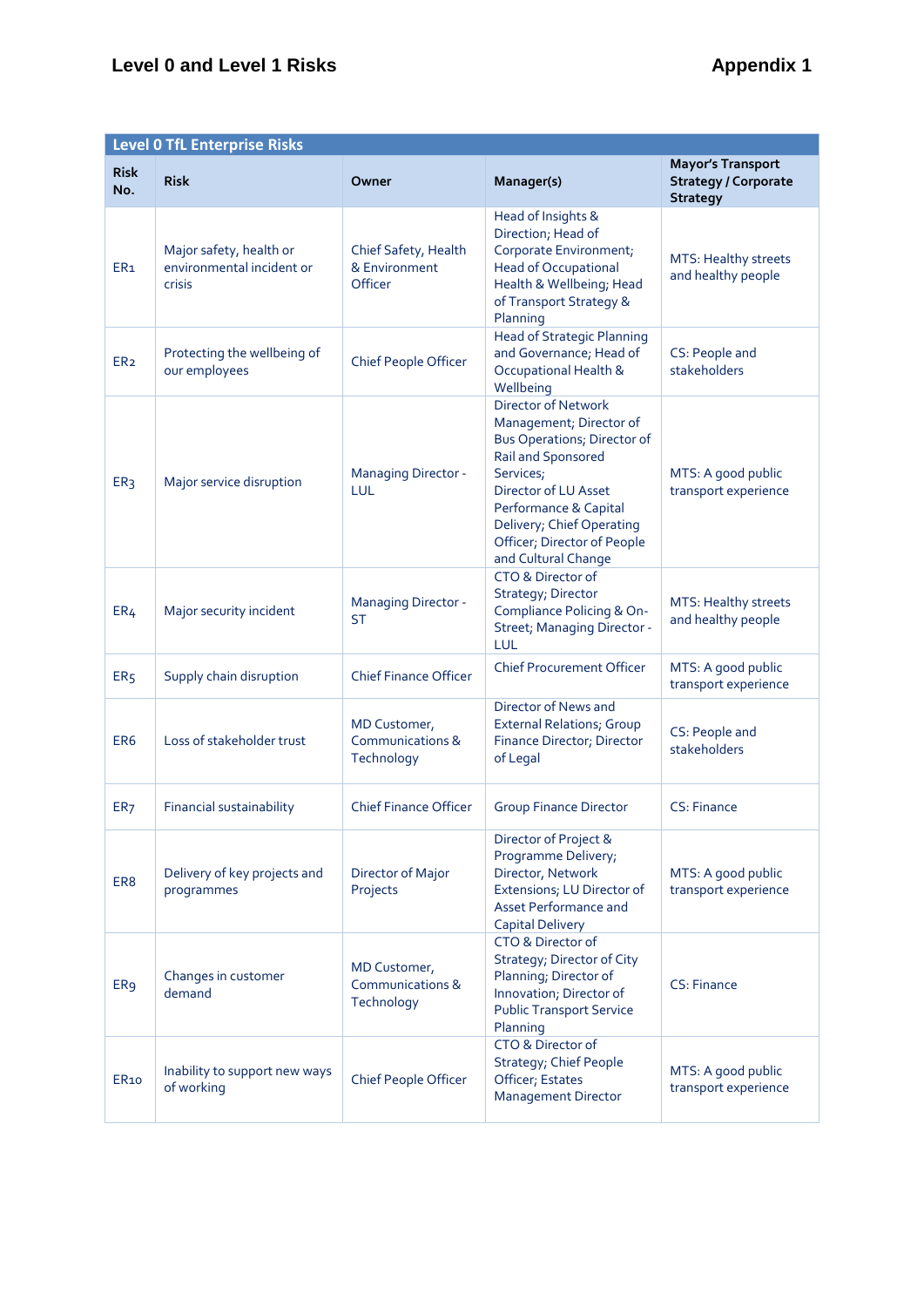### **Level 0 and Level 1 Risks**

| <b>Level 0 TfL Enterprise Risks</b>                                   |                                                    |                                                                                                                                                                                                                                                                   |                                                                   |                                                                            |  |  |
|-----------------------------------------------------------------------|----------------------------------------------------|-------------------------------------------------------------------------------------------------------------------------------------------------------------------------------------------------------------------------------------------------------------------|-------------------------------------------------------------------|----------------------------------------------------------------------------|--|--|
|                                                                       |                                                    |                                                                                                                                                                                                                                                                   |                                                                   |                                                                            |  |  |
| <b>Risk</b><br>No.                                                    | <b>Risk</b>                                        | Owner                                                                                                                                                                                                                                                             | Manager(s)                                                        | <b>Mayor's Transport</b><br><b>Strategy / Corporate</b><br><b>Strategy</b> |  |  |
| <b>ER11</b>                                                           | Disparity leading to unequal or<br>unfair outcomes | Chief Safety, Health &<br>Environment Officer; CTO &<br>Director of Strategy; Director<br>Director of<br>of City Planning;<br>Diversity,<br>MD Customer,<br><b>Inclusion &amp; Talent</b><br>Communications &<br>Technology; Strategic<br><b>Planning Manager</b> |                                                                   | CS: People and<br>stakeholders                                             |  |  |
| Asset condition unable to<br>ER <sub>12</sub><br>support TfL outcomes |                                                    | Managing<br>Director - LUL                                                                                                                                                                                                                                        | Director of TfL Engineering<br><b>Delivery</b>                    | MTS: A good public<br>transport experience                                 |  |  |
| ER <sub>13</sub>                                                      | Governance and controls<br>suitability             | <b>General Counsel</b>                                                                                                                                                                                                                                            | Director of Legal                                                 | MTS: All MTS themes                                                        |  |  |
| ER <sub>14</sub>                                                      | Opening of the Elizabeth Line                      | Managing<br>Director - LUL                                                                                                                                                                                                                                        | Chief Operating Officer,<br><b>Operations Business</b><br>Manager | MTS: A good public<br>transport experience                                 |  |  |

|                                                                      | Level 1 London Underground Strategic Risks                               |                                                |                                                                                                                                                   |                                                                            |  |
|----------------------------------------------------------------------|--------------------------------------------------------------------------|------------------------------------------------|---------------------------------------------------------------------------------------------------------------------------------------------------|----------------------------------------------------------------------------|--|
| <b>Risk</b><br>No.                                                   | <b>Risk</b>                                                              | Owner                                          | Manager(s)                                                                                                                                        | <b>Mayor's Transport</b><br><b>Strategy / Corporate</b><br><b>Strategy</b> |  |
| LU <sub>01</sub>                                                     | Lack of trust between<br>colleagues and people leaders                   | Director of<br>Customer<br>Operations          | LU Chief of Staff                                                                                                                                 | CS: People                                                                 |  |
| LU <sub>02</sub>                                                     | LU Diversity and Inclusion                                               | <b>TBC</b>                                     | LU Chief of Staff                                                                                                                                 | CS: People                                                                 |  |
| LU <sub>03</sub>                                                     | LU Service issues worsen<br>customer perceptions                         | <b>LU Managing</b><br><b>Director</b>          | <b>Director of Customer</b><br>Operations, Director of LU<br>Asset Performance and<br><b>Capital Delivery</b>                                     | MTS: A good public<br>transport experience                                 |  |
| LU <sub>04</sub>                                                     | LU Failure to deliver our<br>budget                                      | <b>Chief Financial</b><br>Officer - Crossrail  | <b>Senior Divisional Financial</b><br>Controller (LU)                                                                                             | CS: Finance                                                                |  |
| LU Inability to keep assets safe<br>LU <sub>05</sub><br>and operable |                                                                          | Director of TfL<br>Engineering<br>Delivery     | Director of LU Asset<br><b>Performance and Capital</b><br>Delivery, Engineering Heads<br>of Profession, Head of Asset<br>Investment               | MTS: A good public<br>transport experience                                 |  |
| LU <sub>06</sub>                                                     | LU Major Incident                                                        | Director of<br>Customer<br>Operations          | <b>Head of Network Operations</b>                                                                                                                 | MTS: Healthy Streets and<br><b>Healthy People</b>                          |  |
| LU <sub>07</sub>                                                     | LU Inability to Restart and<br>Recover                                   | Director of<br>Operational<br><b>Readiness</b> | <b>Head of Network Command</b>                                                                                                                    | MTS: All themes                                                            |  |
| LU <sub>0</sub> 8                                                    | LU Cyber Security Incident                                               | <b>TfL Chief</b><br>Engineer                   | <b>Head of Central Engineering</b>                                                                                                                | MTS: A good public<br>transport experience                                 |  |
| <b>LUog</b>                                                          | LU Risk of serious injury, death<br>or harm (customers or<br>colleagues) | <b>LU Managing</b><br><b>Director</b>          | Head of SHE BP-LU & PS                                                                                                                            | MTS: Healthy Streets and<br><b>Healthy People</b>                          |  |
| LU <sub>10</sub>                                                     | LU Inability to establish<br>strategy and governance                     | LU Chief of Staff                              | <b>Head of LU Business</b><br>Strategy; Head of LU<br>Secretariat                                                                                 | MTS: All themes                                                            |  |
| $LU$ 11                                                              | LU Major programmes<br>readiness and integration                         | Director of<br>Operational<br>Readiness        | Head of 4LM Implementation<br>and Operational delivery,<br>Senior Readiness Manager,<br>Upgrade Delivery Manager,<br>Head of Station Integration, | MTS: A good public<br>transport experience                                 |  |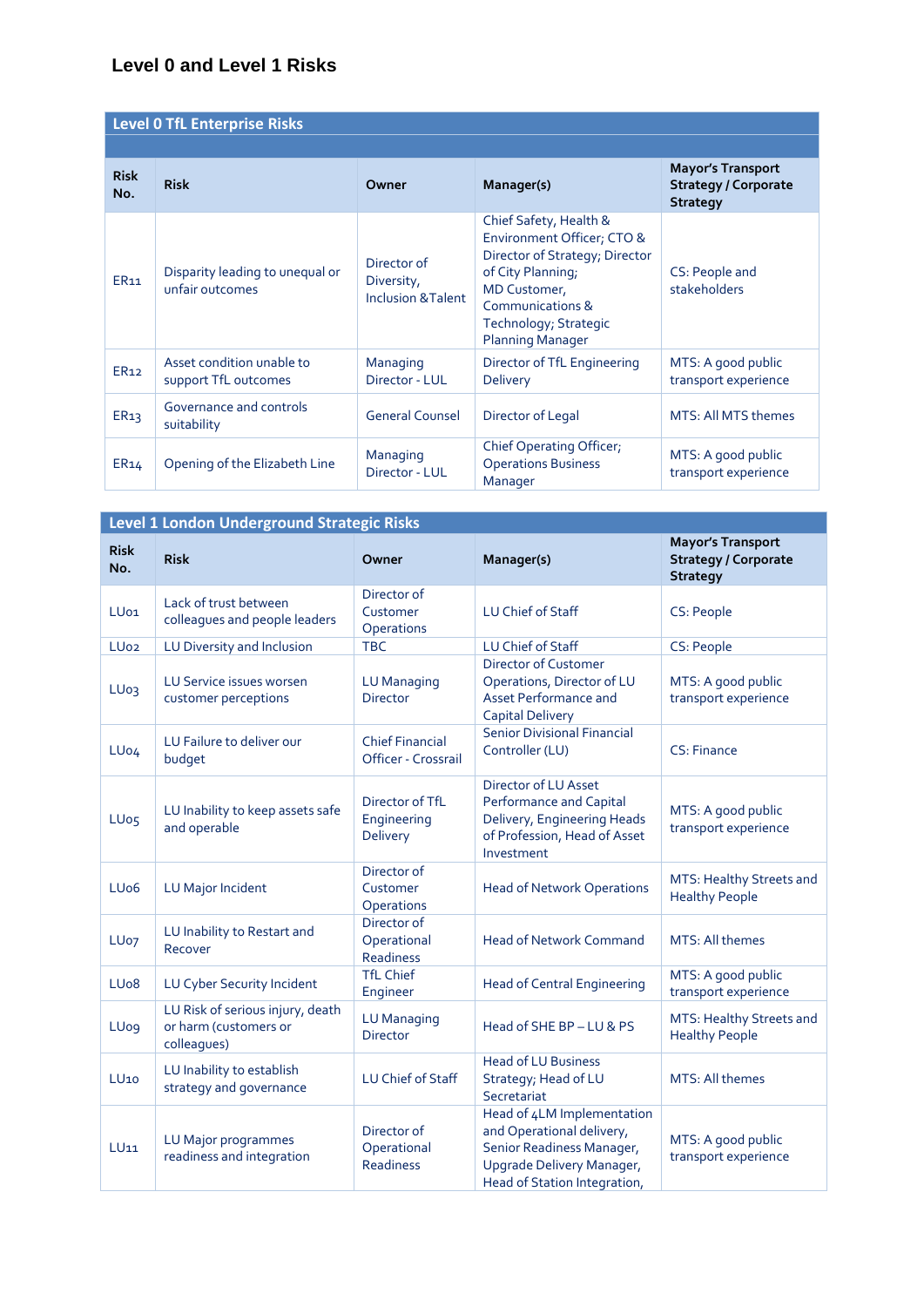# **Level 0 and Level 1 Risks Appendix 1**

|                  |                                                  |                                                                       | <b>Head of Network Operations</b>                                                                                             |                                            |
|------------------|--------------------------------------------------|-----------------------------------------------------------------------|-------------------------------------------------------------------------------------------------------------------------------|--------------------------------------------|
| LU <sub>12</sub> | LU Failure to deliver asset<br>investment        | Director of LU<br>Asset<br>Performance and<br><b>Capital Delivery</b> | <b>Head of Enhancements</b>                                                                                                   | MTS: A good public<br>transport experience |
| LU <sub>13</sub> | LU Inability to operate Control<br>Centres       | Director of<br>Customer<br><b>Operations</b>                          | <b>Head of Line Operations</b><br>(Circle & Hammersmith and<br>District lines); Head of<br><b>Profession Service Control)</b> | MTS: A good public<br>transport experience |
| LU14             | Lack of resilience of back up<br>control centres | Director of<br>Customer<br><b>Operations</b>                          | <b>Head of Line Operations</b><br>(Circle & Hammersmith and<br>District lines); Head of<br><b>Profession Service Control)</b> | MTS: A good public<br>transport experience |

| Level 1 Surface Transport Strategic Risks |                                                                |                                                       |                                                                                                      |                                                                            |  |
|-------------------------------------------|----------------------------------------------------------------|-------------------------------------------------------|------------------------------------------------------------------------------------------------------|----------------------------------------------------------------------------|--|
| <b>Risk</b><br>No.                        | <b>Risk</b>                                                    | Owner                                                 | Manager(s)                                                                                           | <b>Mayor's Transport</b><br><b>Strategy / Corporate</b><br><b>Strategy</b> |  |
| ST <sub>03</sub>                          | Inability to deliver the<br><b>Investment Programme</b>        | Director of Project<br>& Programme<br><b>Delivery</b> | Head of Projects &<br><b>Programmes Delivery</b><br>(Assets)                                         | <b>MTS: All MTS outcomes</b>                                               |  |
| ST <sub>04</sub>                          | Unable to maintain and<br>renew the condition of assets        | Director of TfL<br>Engineering<br><b>Delivery</b>     | Head of Asset Investment,<br>Head of Asset Operations,<br><b>Head of Engineering</b><br>Surface      | MTS: Healthy streets and<br>healthy people                                 |  |
| ST <sub>o7</sub>                          | Disruption to quality of<br>service                            | <b>Director of Network</b><br>Management              | <b>Head of Control Centre</b><br>Operations                                                          | MTS: A good public<br>transport experience                                 |  |
| ST <sub>0</sub> 8                         | Protecting the wellbeing and<br>inclusion of our people        | Director of CPOS                                      | <b>Senior HR Business Partner</b>                                                                    | CS: People                                                                 |  |
| ST <sub>10</sub>                          | Disruptive technology<br>undermines core business              | Director of<br>Innovation                             | <b>Senior Policy Manager</b>                                                                         | All MTS themes: All MTS<br>outcomes                                        |  |
| ST <sub>11</sub>                          | Major safety, health or<br>environmental incident or<br>crisis | <b>Managing Director</b><br>$-ST$                     | Head of SHE BP - ST                                                                                  | MTS: Healthy streets and<br>healthy people                                 |  |
| ST <sub>12</sub>                          | Major cyber security incident                                  | <b>Managing Director</b><br>$-ST$                     | Head of T&D - Surface                                                                                | MTS: A good public<br>transport experience                                 |  |
| ST <sub>16</sub>                          | Inability to source new<br>revenue stream for roads            | <b>Divisional Finance</b><br>Director (ST)            | Head of Finance (Rail &<br>Other Ops)                                                                | CS: Finance                                                                |  |
| ST <sub>17</sub>                          | Major security incident                                        | Director of CPOS                                      | <b>Snr Op Security &amp; Crime</b><br><b>Reduction Manager</b>                                       | MTS: Healthy streets and<br>healthy people                                 |  |
| ST <sub>20</sub>                          | Inability to achieve net bus<br>income target                  | Director of Bus<br>Operations                         | <b>Head of Buses Business</b><br>Development, Senior<br><b>Finance Business Partner</b><br>(Bus Ops) | MTS: A good public<br>transport experience                                 |  |

| <b>Level 1 Professional Services Strategic Risks</b> |                                                  |                                                              |                                                      |                                                           |  |  |
|------------------------------------------------------|--------------------------------------------------|--------------------------------------------------------------|------------------------------------------------------|-----------------------------------------------------------|--|--|
| <b>Risk</b><br>No.                                   | <b>Risk</b>                                      | Owner                                                        | Manager(s)                                           | <b>Mayor's Transport Strategy</b><br>/ Corporate Strategy |  |  |
|                                                      |                                                  | <b>Customers, Communications and Technology</b>              |                                                      |                                                           |  |  |
| <b>CPo<sub>3</sub></b>                               | Insufficient progress in<br>meeting the MTS      | Director of City<br>Planning                                 | <b>Head of Transport</b><br>Strategy and<br>Planning | All MTS themes: All MTS<br>outcomes                       |  |  |
| TD <sub>35</sub>                                     | T&D cyber security incident                      | <b>Director of Strategy</b><br>& Chief Technology<br>Officer | <b>Chief Information</b><br><b>Security Officer</b>  | MTS: A good public transport<br>experience                |  |  |
| TD <sub>31</sub>                                     | TfL is not ready for the<br>switchover from PSTN | <b>Director of Strategy</b><br>& Chief Technology            | Head of<br>Transformation                            | CS: Finance                                               |  |  |